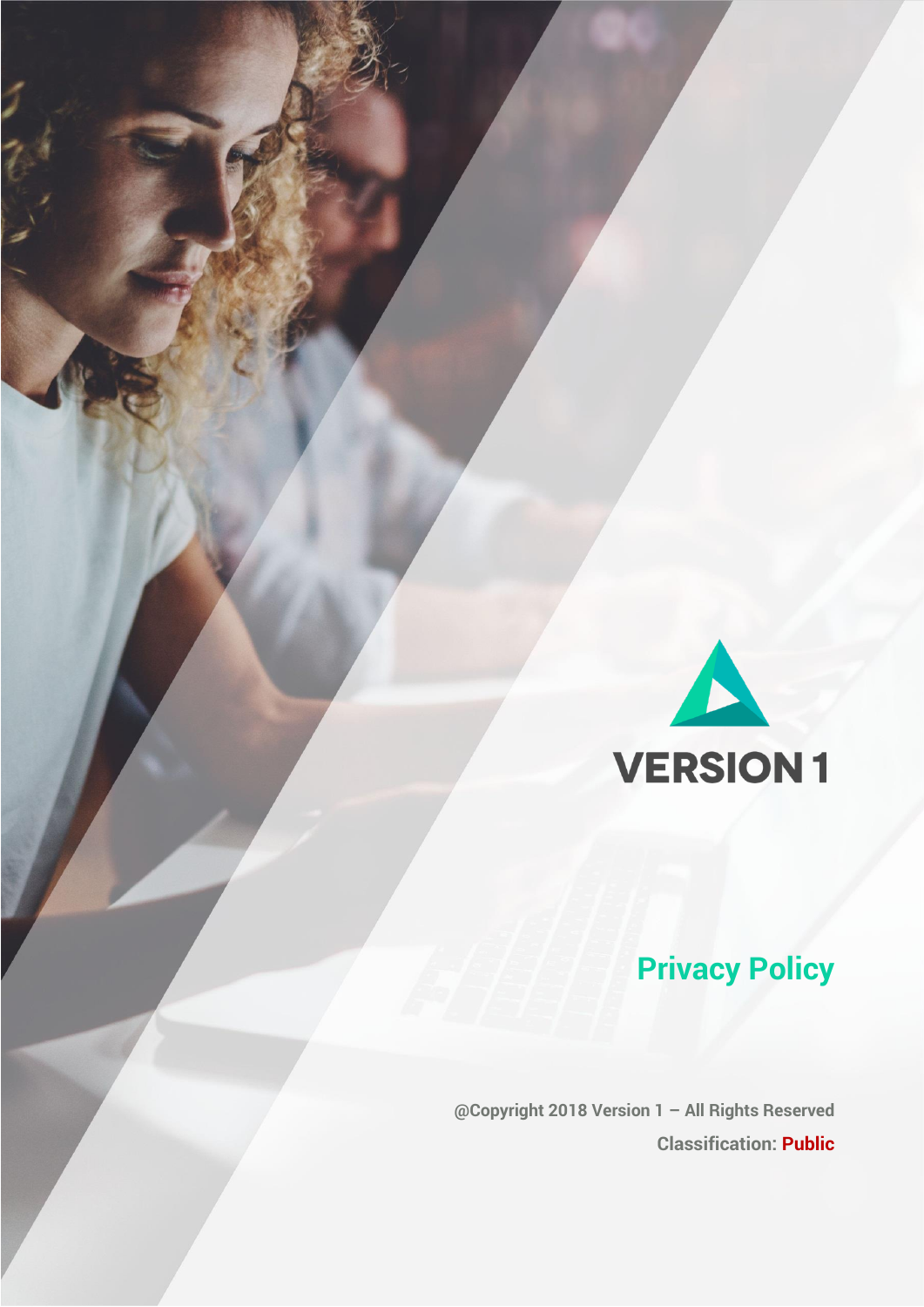

# **Table of Contents**

| 1.  |                                                                    |
|-----|--------------------------------------------------------------------|
| 1.1 |                                                                    |
| 1.2 |                                                                    |
| 2.  |                                                                    |
| 2.1 |                                                                    |
| 3.  |                                                                    |
| 3.1 |                                                                    |
| 3.2 |                                                                    |
| 3.3 |                                                                    |
| 3.4 |                                                                    |
| 3.5 |                                                                    |
| 3.6 |                                                                    |
| 3.7 |                                                                    |
| 3.8 | Your rights with respect to the processing of your personal data 6 |
| 4.  | Personal data when you visit Version 1's website 8                 |
| 4.1 |                                                                    |
| 4.2 | How do we use personal data that we collect from our websites?8    |
| 5.  |                                                                    |
| 5.1 |                                                                    |
| 5.2 |                                                                    |
| 5.3 | Customer Relationship Management (CRM) databases 9                 |
| 5.4 |                                                                    |
| 5.5 | Your rights regarding marketing communications10                   |
| 6.  |                                                                    |
| 7.  |                                                                    |
| 8.  |                                                                    |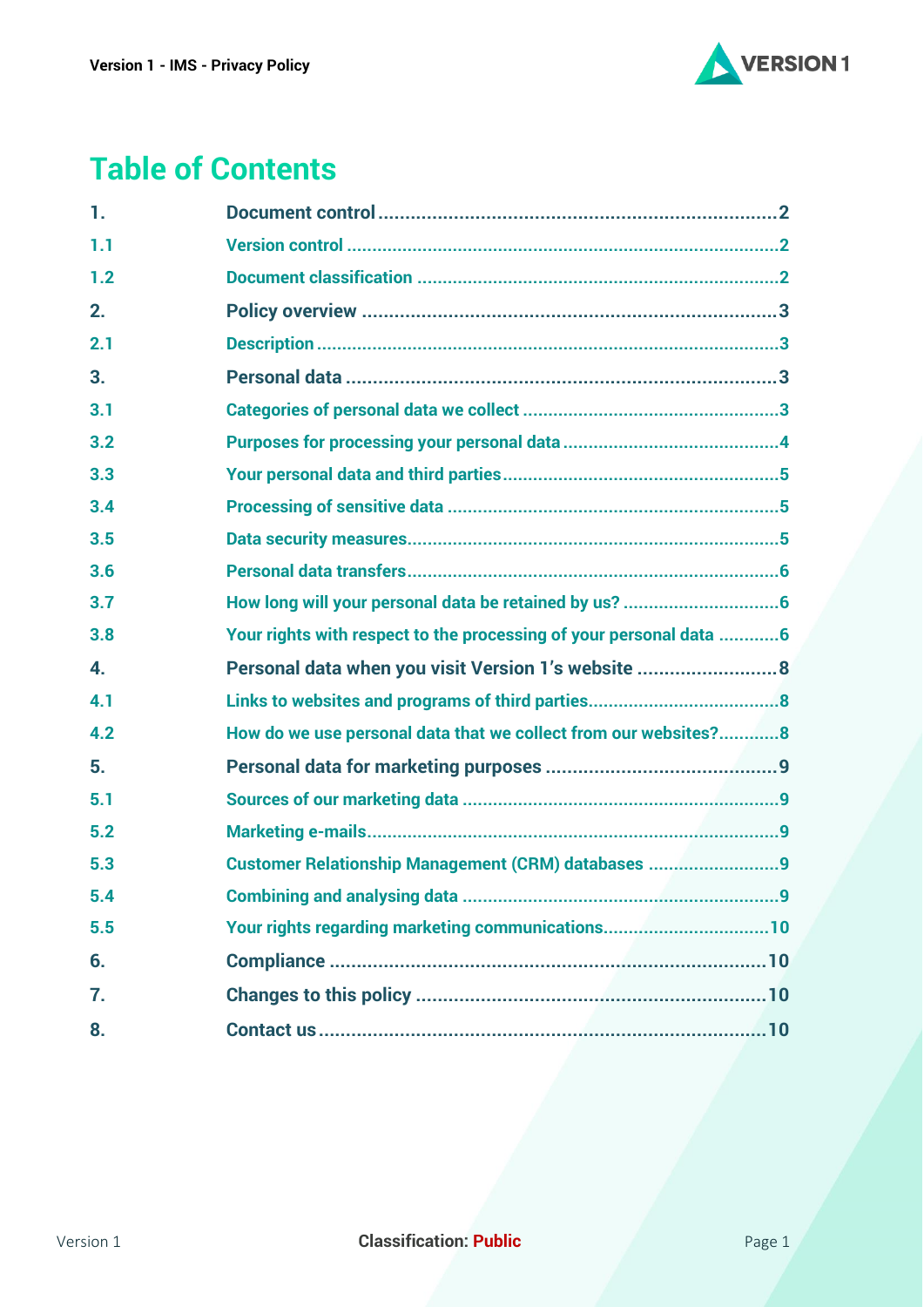

# <span id="page-2-0"></span>**1. Document control**

**Document Title: Privacy Policy Procedure Owner: Data Protection Officer**

## <span id="page-2-1"></span>*1.1 Version control*

**Version Control is managed & tracked within the Version 1 process & policy library.**

## <span id="page-2-2"></span>*1.2 Document classification*

**The information is of a public nature and not confidential.**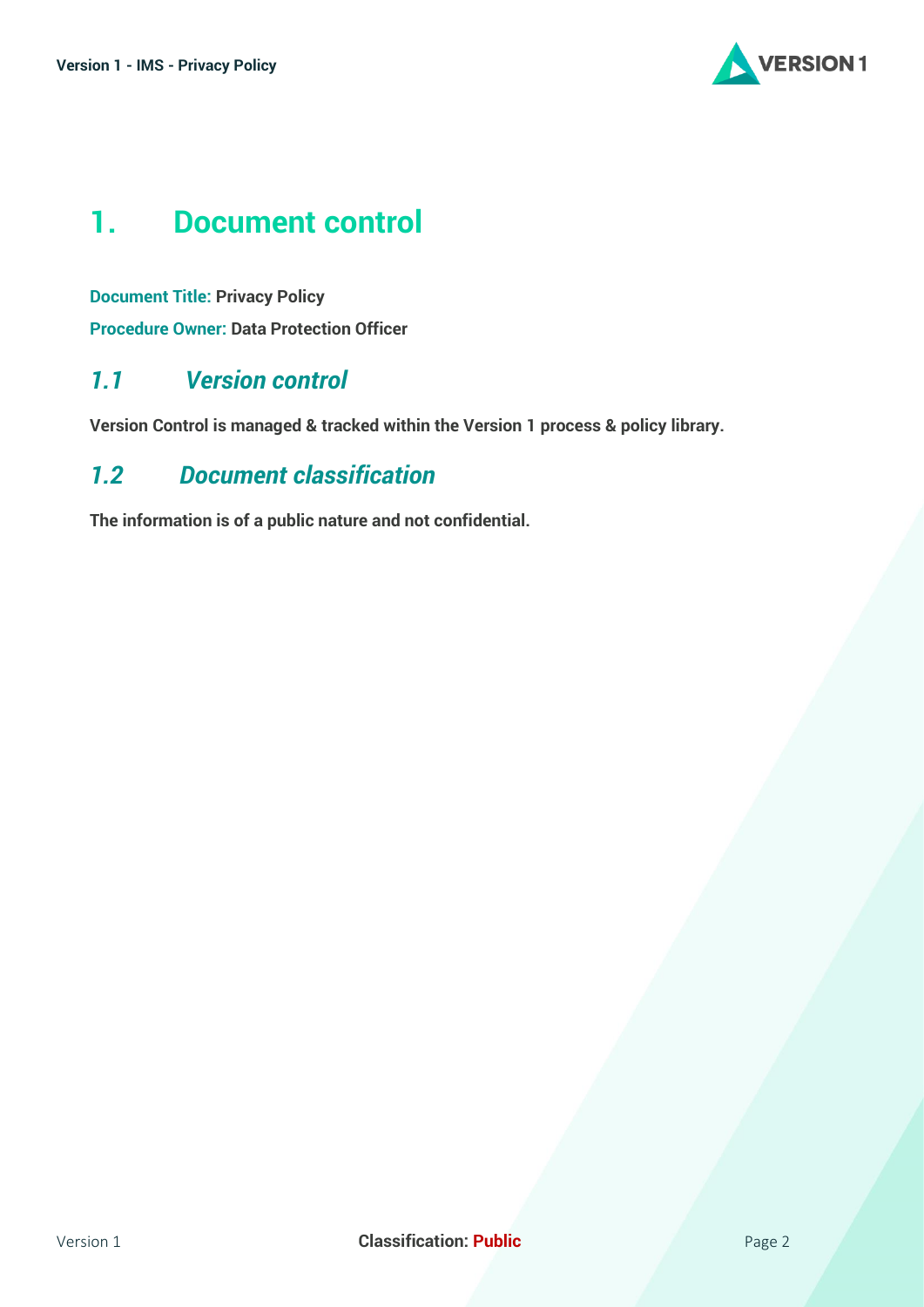

# <span id="page-3-0"></span>**2. Policy overview**

## <span id="page-3-1"></span>*2.1 Description*

**This Privacy Policy reflects how Version 1 Holdings Limited and/or its affiliates ("Version 1";"we") protect the personal data we process and control in relation to you and the rights which you have in the regards to the processing of your personal data.**

**This policy describes Version 1 practices in connection with information that we collect through activities that link to this Privacy Policy through the services that we may offer, that we control, as well as through messages that we send to you (including the Social Media Pages, Application and Websites, etc.). By providing Personal Information to us, you agree to the terms and conditions of this Privacy Policy.**

# <span id="page-3-2"></span>**3. Personal data**

**Version 1 attaches great importance to your right to privacy and the protection of your personal data. We want you to feel secure that when you deal with Version 1, your personal data is in good hands.**

**Version 1 protects your personal data in accordance with applicable laws and our data privacy policies. In addition, Version 1 maintains the appropriate technical and organisational measures to protect your personal data against unauthorised or unlawful processing and/or against accidental loss, alteration, disclosure or access, or accidental or unlawful destruction of or damage.**

## <span id="page-3-3"></span>*3.1 Categories of personal data we collect*

**We collect personal data of our employees, potential employees, clients, suppliers, business contacts, shareholders and website users. If the data we collect are not listed in this privacy statement, we will give individuals (when required by law) appropriate notice of which other data will be collected and how they will be used.**

**Except for certain information that is required by law, or as part of the services we provide, your decision to provide any personal data to us is voluntary. You will therefore not be subject to adverse consequences if you do not wish to provide us with your personal data. However, please note that if you do not provide certain information, we may not be able to accomplish some or all of the purposes outlined in this privacy statement, and you may not be able to use certain tools and systems which require the use of such personal data.**

**If you provide us with personal data of another person (for instance, a potential employee/referral), you are responsible for ensuring that such person is made aware of the information contained in this privacy statement and that the person has given you his/her consent for sharing the information with Version 1.**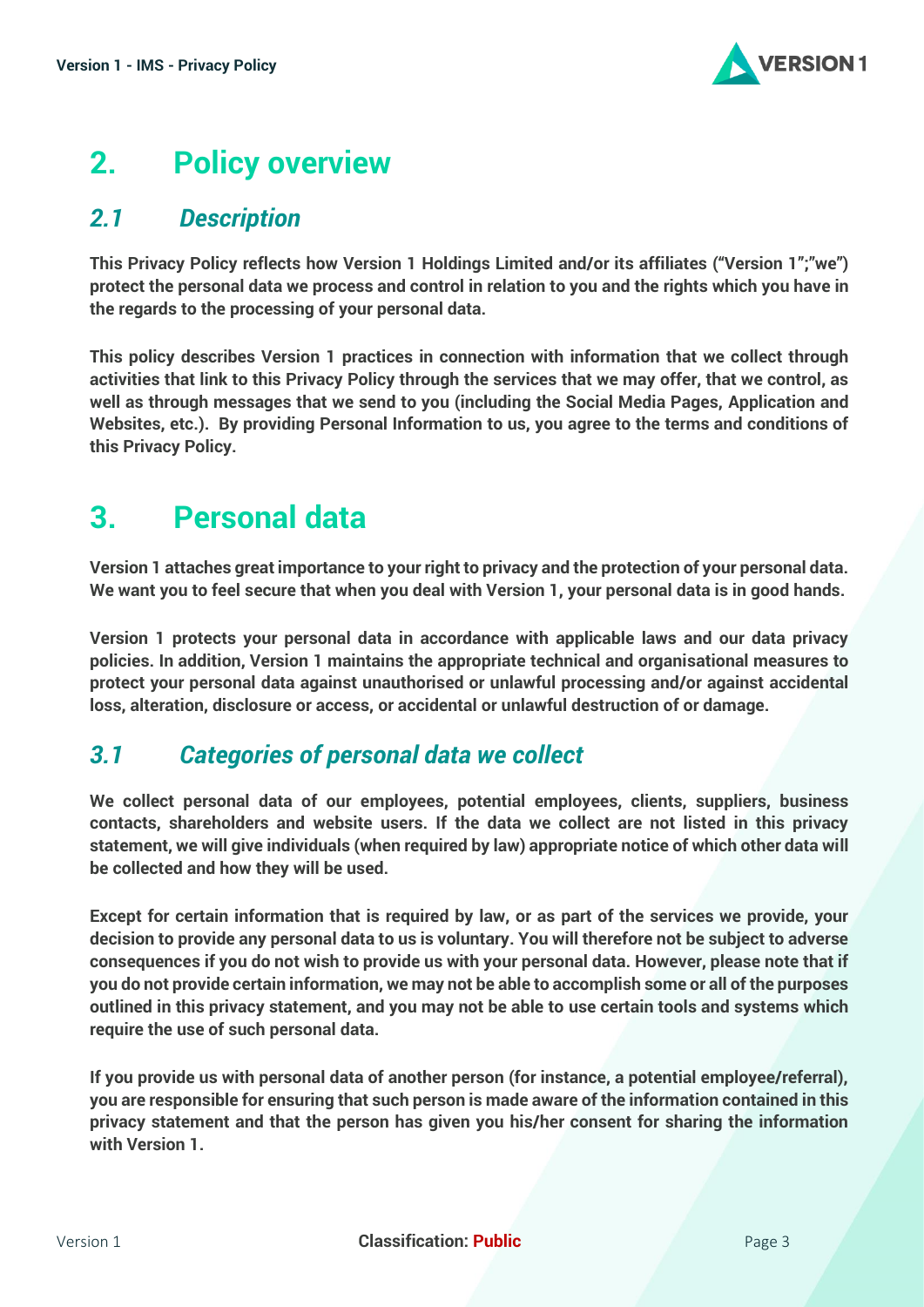

**The above-mentioned categories of personal data have been obtained either directly from you (for example, when you provide information to sign up for a newsletter or apply for a role within Version 1) or indirectly from certain third parties (for example, through our website's technology). Such third parties include our affiliates, public authorities, public websites and social media, suppliers and vendors.**

#### <span id="page-4-0"></span>*3.2 Purposes for processing your personal data*

**Version 1 uses your personal data only where required for specific purposes. The below lists the purposes for which Version 1 uses your personal data and an overview of the legal basis for each such purpose.**

| <b>Purpose</b>                                | <b>Legal basis</b>                                                                                                             |
|-----------------------------------------------|--------------------------------------------------------------------------------------------------------------------------------|
| <b>Managing our contractual and/or</b>        | Necessary for the performance of a contract to which you are                                                                   |
| employment relationship with you              | a party.                                                                                                                       |
| <b>Recruitment</b>                            | Necessary for our legitimate interests for ensuring that we<br>recruit the appropriate employees.                              |
| <b>Facilitating communication with</b><br>you | Necessary for our legitimate interests for ensuring proper<br>communication and emergency handling within the<br>organisation. |
| <b>Operating and managing our</b>             | Necessary for our legitimate interests for ensuring the proper                                                                 |
| business operations                           | functioning of our business operations.                                                                                        |
| <b>Complying with legal</b>                   | Necessary for the compliance with a legal obligation to which                                                                  |
| requirements                                  | we are subject.                                                                                                                |
| Monitoring your use of our                    | Necessary for our legitimate interests of avoiding non-                                                                        |
| systems                                       | compliance and protecting our reputation.                                                                                      |
| Improving the security and                    | Necessary for our legitimate interests for ensuring that you                                                                   |
| functioning of our website,                   | receive an excellent user experience and our networks and                                                                      |
| networks and information                      | information are secure.                                                                                                        |
| <b>Marketing our products and</b>             | Necessary for our legitimate interests for ensuring that we                                                                    |
| services to you.                              | can conduct and increase our business.                                                                                         |
| <b>Creating marketing material for or</b>     | Necessary for our legitimate interests for ensuring that we                                                                    |
| of Version 1 events.                          | can conduct and increase our business.                                                                                         |

**Version 1 will process your personal data for the purposes mentioned above based on your prior consent, to the extent such consent is mandatory under applicable laws. We will not use your personal data for purposes that are incompatible with the purposes of which you have been informed, unless it is required or authorised by law.**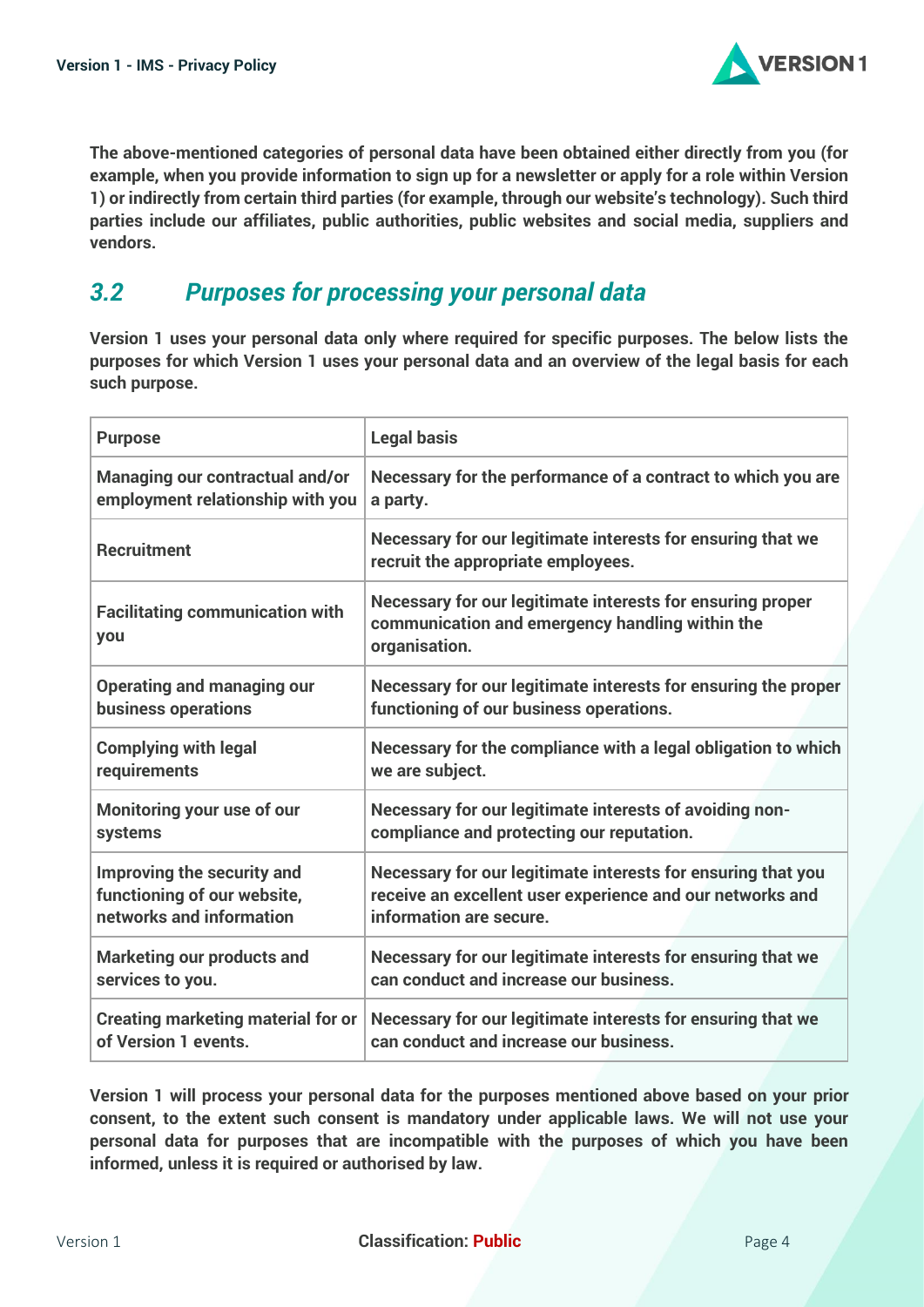

## <span id="page-5-0"></span>*3.3 Your personal data and third parties*

**We may transfer personal data to our service providers, professional advisors, public and governmental authorities or third parties in connection with a (potential) corporate or commercial transaction. Information may also be processed by third parties as part of day to day business activates, such as payroll, travelling partners, company health insurance and pension enrolment. Such third parties may be located in other countries, in such events Version 1 we shall take the necessary steps to ensure that your personal data will be given adequate protection as required by relevant data privacy laws and Version 1's internal policies.**

**Unless you are otherwise notified, any transfers of your personal data from within the European Economic Area (EEA) to third parties outside the EEA will be based on an adequacy decision or are governed by the standard contractual clauses. Any other non-EEA related transfers of your personal data, will take place in accordance with the appropriate international data transfer mechanisms and standards.**

## <span id="page-5-1"></span>*3.4 Processing of sensitive data*

**While Version 1 do not seek to collect sensitive data (also known as special categories) through our sites. In the event where we do seek to collect such data, we will do this in accordance with data privacy law requirements and/or ask for your consent.**

**The term "sensitive data" refers to the various categories of personal data identified by data privacy laws as requiring special treatment, including in some circumstances the need to obtain explicit consent from you. These categories include racial or ethnic origin, political opinions, religious, philosophical or other similar beliefs, membership of a trade union, physical or mental health, biometric or genetic data, sexual life or orientation, or criminal convictions and offences (including information about suspected criminal activities).**

## <span id="page-5-2"></span>*3.5 Data security measures*

**Version 1 maintain organisational, physical and technical security arrangements for all the personal data we hold. We have protocols, controls and relevant policies, procedures and guidance to maintain these arrangements taking into account the risks associated with the categories of personal data and the processing we undertake.**

**Version 1 holds an active ISO27001 certification, which indicates that we adhere to the highest and strictest information security standards. This certification is an international recognised standard and defines the requirements for an Information Security Management System, and confirms that Version 1's processes and security controls provide an effective framework for protecting our clients' and our own information.**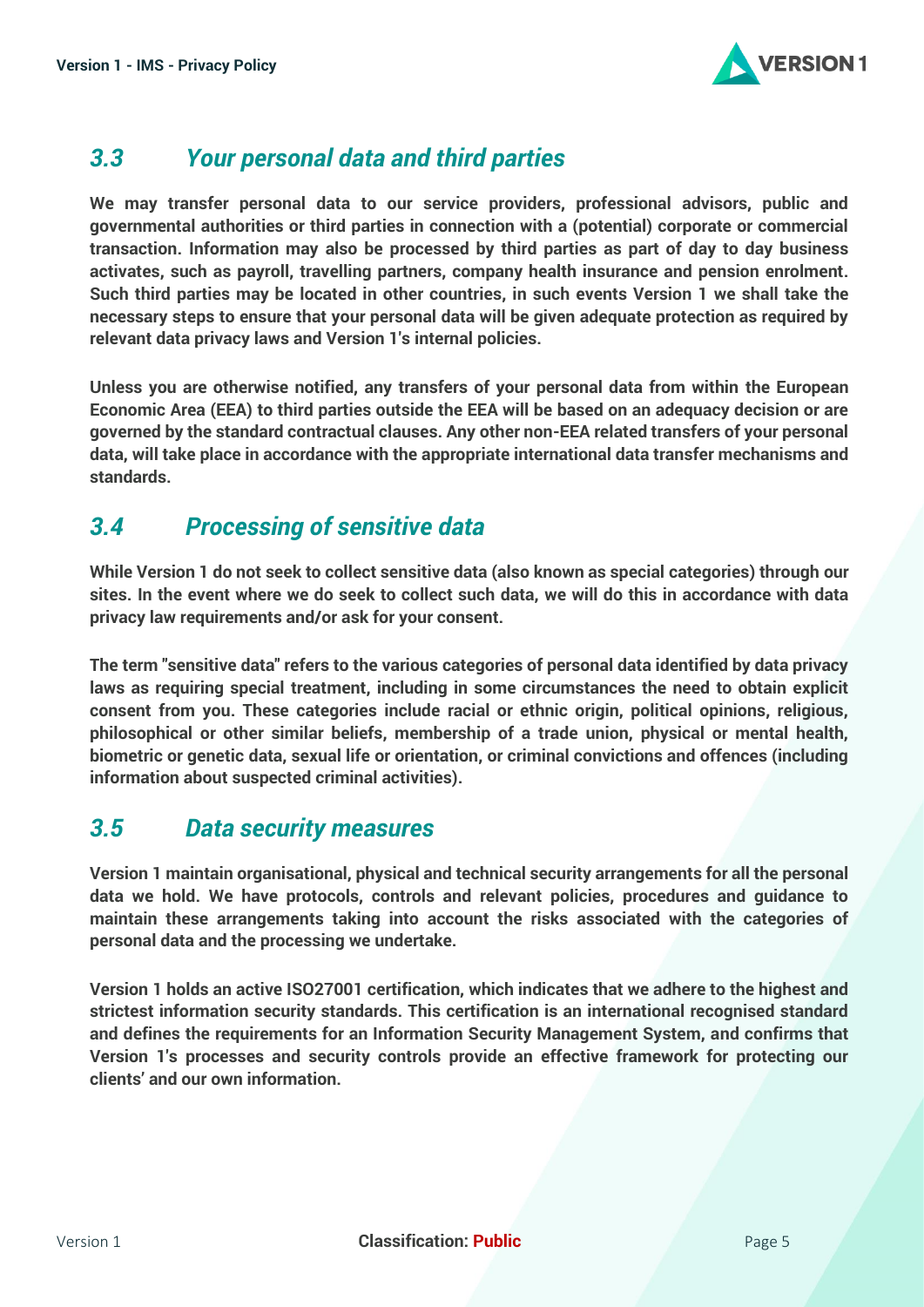

## <span id="page-6-0"></span>*3.6 Personal data transfers*

**Personal data we collect may be transferred or be accessible internationally throughout Version 1's business and between its entities and affiliates. Any such transfers that take place will be done in accordance with the applicable data privacy laws.**

**Version 1 is committed to adequately protecting your information regardless of where the data resides and to providing appropriate protection for your information where such data is transferred outside of the EEA or other countries deemed adequate by the EU.** 

**Where we authorise the processing or transfer of your personal information outside of the approved countries, we require your personal information to be protected and include the following data protection transfer mechanisms:** 

| <b>Model Clauses:</b>                            | These are standard clauses in our contracts with our service providers<br>to ensure that any personal data leaving the EEA or other countries<br>deemed adequate by the EU will be transferred in compliance with EU<br>data-protection law. |
|--------------------------------------------------|----------------------------------------------------------------------------------------------------------------------------------------------------------------------------------------------------------------------------------------------|
| Adherence to the EU/US<br><b>Privacy Shield:</b> | You can find more information on the EU/US Privacy Shield at<br>www.privacyshield.gov including a list of all organisations that have<br>signed up to the EU/US Privacy Shield framework.                                                    |

## <span id="page-6-1"></span>*3.7 How long will your personal data be retained by us?*

**Version 1 will retain your personal data only for as long as is necessary. We maintain specific records management and retention policies and procedures, so that personal data are deleted after a reasonable time. We will retain your Personal Information for the period necessary to fulfil the purposes outlined in this Privacy Policy unless a longer retention period is required or permitted by law.** 

## <span id="page-6-2"></span>*3.8 Your rights with respect to the processing of your personal data*

**You are entitled (in the circumstances and under the conditions, and subject to the exceptions, set out in applicable law) to:**

- **Request access to the personal data we process about you: this right entitles you to know whether we hold personal data about you and, if we do, to obtain information on and a copy of that personal data.**
- **Request a rectification of your personal data: this right entitles you to have your personal data be corrected if it is inaccurate or incomplete.**
- **Object to the processing of your personal data: this right entitles you to request that Version 1 no longer processes your personal data.**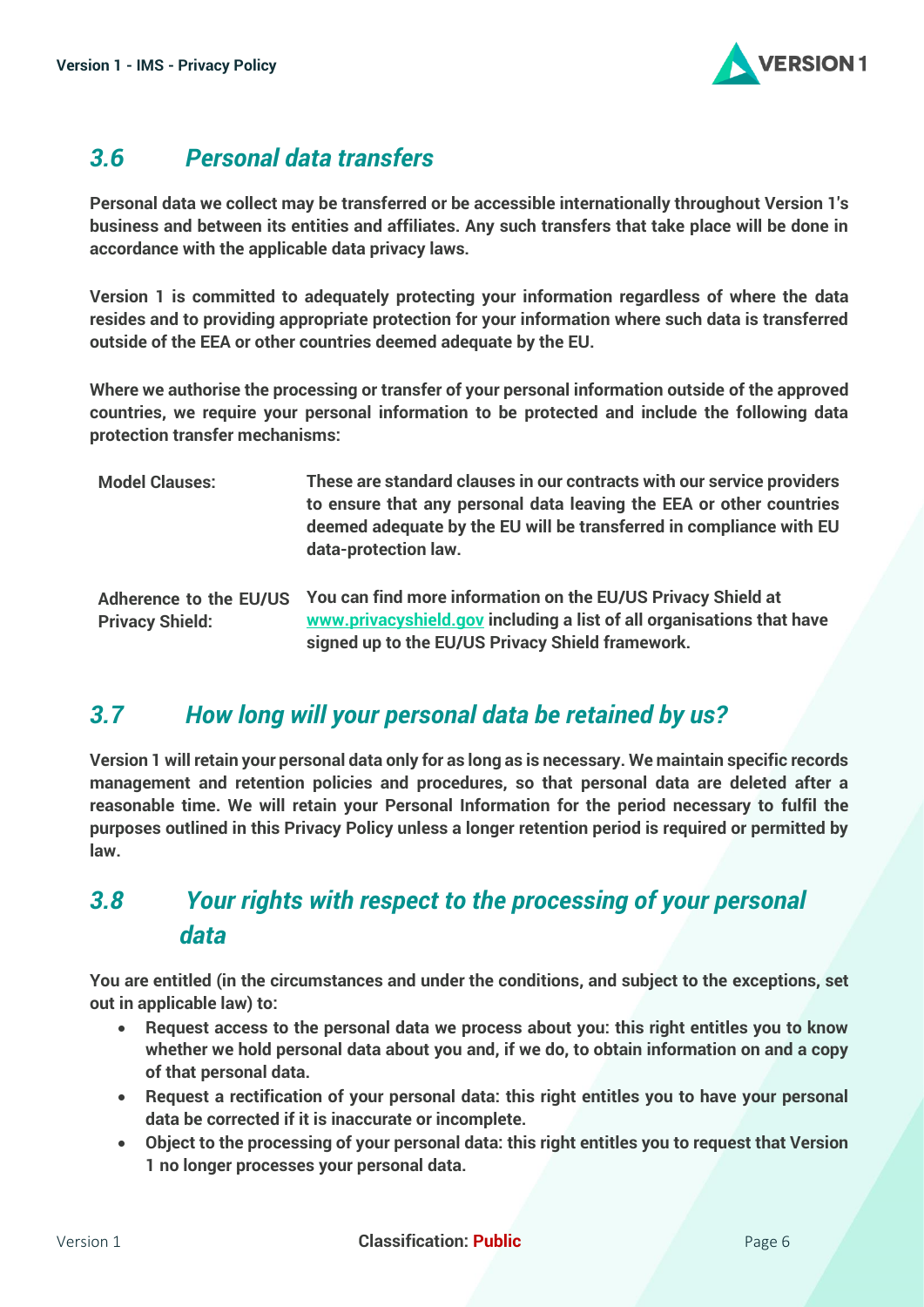

- **Request the erasure of your personal data: this right entitles you to request the erasure of your personal data, including where such personal data would no longer be necessary to achieve the purposes.**
- **Request the restriction of the processing of your personal data: this right entitles you to request that Version 1 only processes your personal data in limited circumstances, including with your consent.**
- **Request portability of your personal data: this right entitles you to receive a copy (in a structured, commonly used and machine-readable format) of personal data that you have provided to Version 1, or request Version 1 to transmit such personal data to another data controller.**

**To the extent that the processing of your personal data is based on your consent, you have the right to withdraw such consent at any time by submitting a formal request to Version 1. Please note that this will not affect Version 1's right to process personal data obtained prior to the withdrawal of your consent, or its right to continue parts of the processing based on other legal bases than your consent.**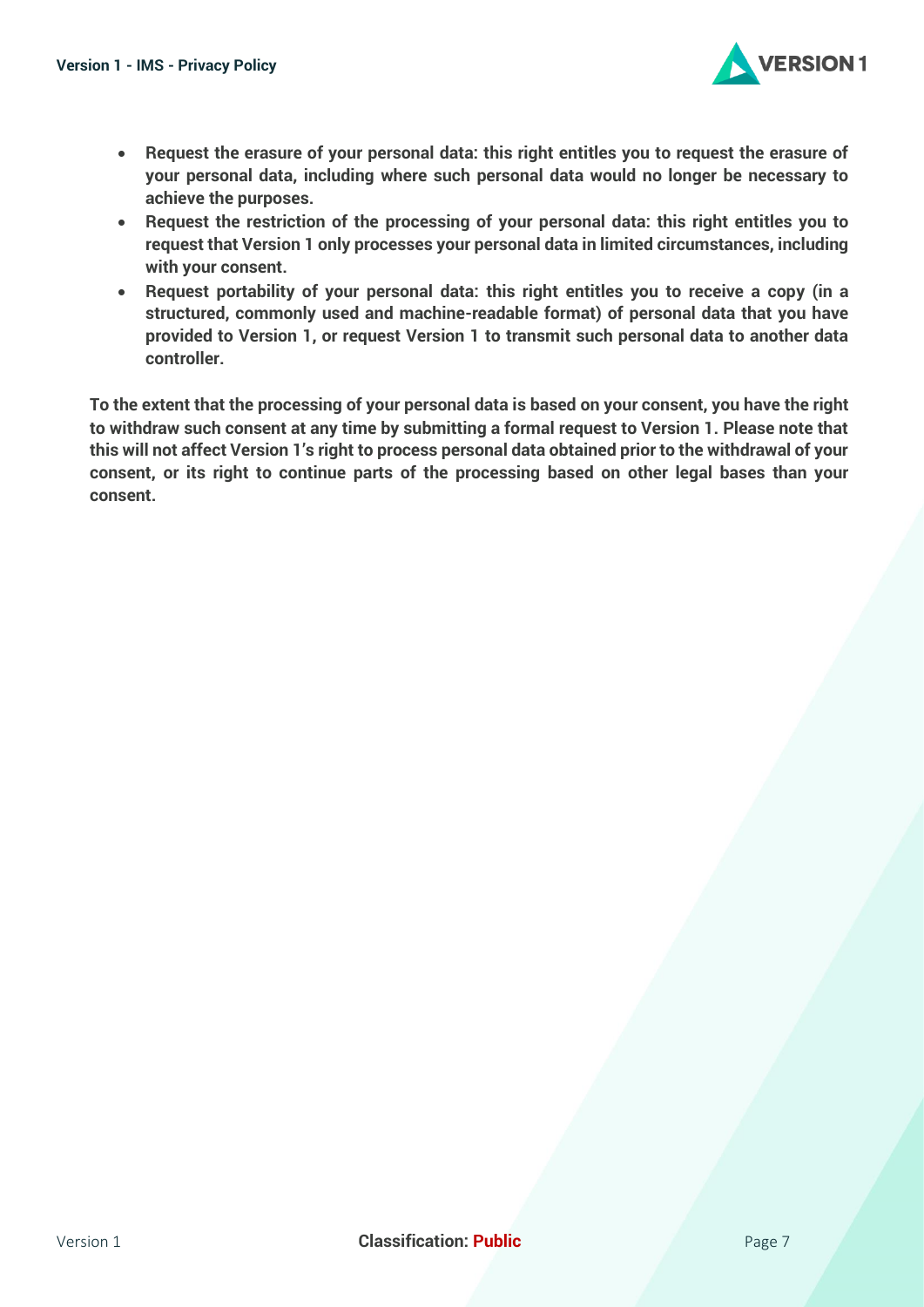

# <span id="page-8-0"></span>**4. Personal data when you visit Version 1's website**

**We may collect and process the following personal data:**

- **Personal data that you provide by filling in forms on our website. This includes registering to use the website, subscribing to services, newsletters and alerts, registering for a conference or requesting a white paper or further information. Pages that collect this type of personal data may provide further information as to why your personal data are needed and how it will be used. It is completely up to you whether you want to provide it.**
- **If you contact us, we may keep a record of that correspondence.**
- **We may ask you to complete surveys that we use for research purposes, although you do not have to respond to them.**
- **Any postings, comments or other content that you upload or post to a Version 1 site (such as Facebook, Twitter, LinkedIn etc).**
- **Our website collects personal data about your computer, including (where available) your IP address, operating system and browser type, for system administration, to filter traffic, to look up user domains and to report on statistics.**
- <span id="page-8-1"></span>• **Details of your visits to our website, the pages you view and resources you access or download, including but not limited to, traffic data, location data, weblogs and other communication data.**

## *4.1 Links to websites and programs of third parties*

**Our websites may include:**

- **Links to and from the sites of our partner networks, advertisers and affiliates.**
- **Certain programs (widgets and apps) of third parties. Where this is the case, note that such third parties may process your personal data collected through such programs for their own purposes.**

**We do not accept any responsibility or liability for such third parties' sites or programs. Please check such third parties' terms of use and privacy statements before using and providing any information to such third parties' sites and programs.**

## <span id="page-8-2"></span>*4.2 How do we use personal data that we collect from our websites?*

**We use personal data for the purposes described in the section "Purposes for processing your personal data?" above, as well as to provide you with information you request, process online job applications, and for other purposes which we would describe to you at the point where it is collected. For example:**

- **To fulfil your requests for white papers, articles, newsletters or other content.**
- **For surveys or research questionnaires.**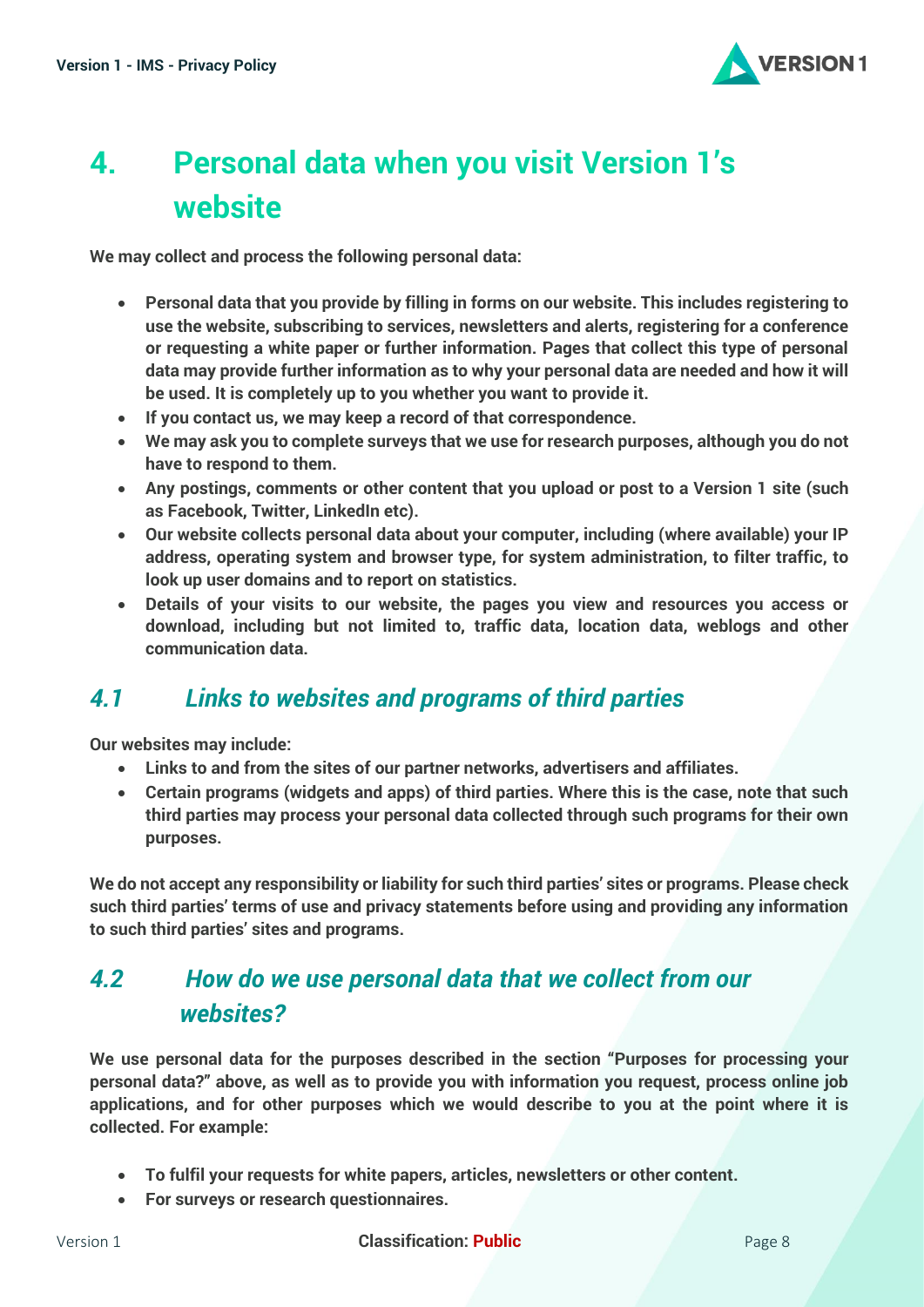

- **To personalise your experience at our website.**
- **To contact you for marketing purposes where you have agreed to this.**
- **When applying for a role within Version 1**

## <span id="page-9-0"></span>**5. Personal data for marketing purposes**

#### <span id="page-9-1"></span>*5.1 Sources of our marketing data*

**The bulk of the personal data we collect and use for marketing purposes relates to individual employees of our clients and other companies with which we have an existing business relationship. We may also obtain contact information from public sources, including content made public at social media websites, to make an initial contact with a relevant individual at a client or other company.**

#### <span id="page-9-2"></span>*5.2 Marketing e-mails*

**We send commercial e-mail to individuals at our client or other companies with whom we want to develop or maintain a business relationship in accordance with applicable marketing laws. Our targeted e-mail messages typically include web beacons, cookies, and similar technologies that allow us to know whether you open, read, or delete the message, and links you may click. When you click a link in a marketing e-mail you receive from Version 1, we will also use a cookie to log what pages you view and what content you download from our websites, even if you are not registered at or signed into our site.**

**Targeted e-mails from Version 1 may include additional data privacy information, as required by applicable laws.**

**Additional details regarding our cookie policy can be found at: <https://www.version1.com/cookie-policy/>**

## <span id="page-9-3"></span>*5.3 Customer Relationship Management (CRM) databases*

**Our CRM databases include personal data belonging to individuals at our client and other companies with whom we already have a business relationship or want to develop one. The personal data used for these purposes includes relevant business information, such as: contact data, publicly available information (e.g. board membership, published articles, press releases, your public posts on social media sites if relevant for business purpose), your responses to targeted e-mail (including web activity following links from our e-mails), website activity of registered users of our website, and other business information included by Version 1 professionals based on their personal interactions with you.** 

## <span id="page-9-4"></span>*5.4 Combining and analysing data*

**We may combine data from publicly available sources, and from our different e-mail, website, and personal interactions with you (this includes information collected across our different websites**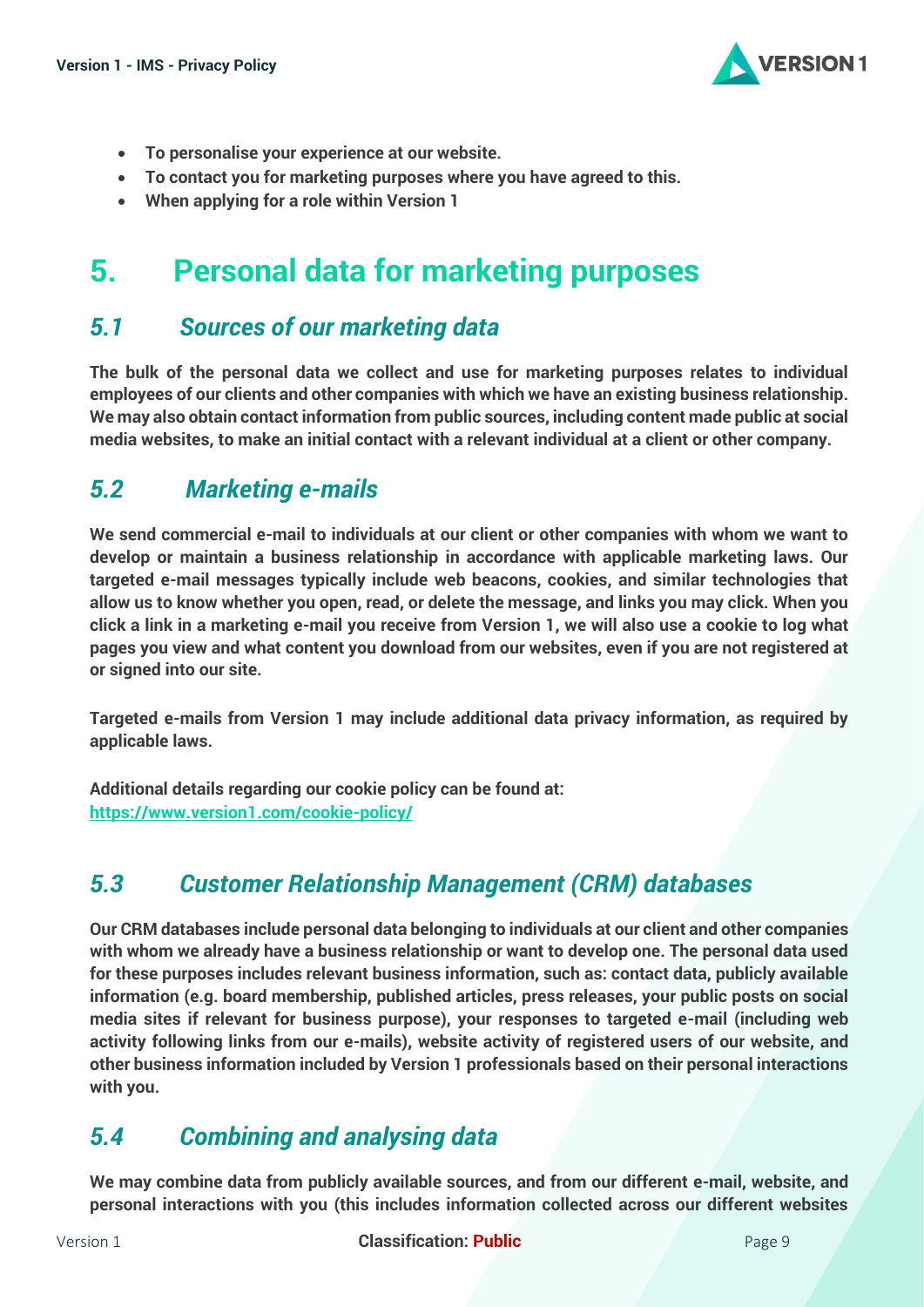

**such as our careers and corporate sites and information collected when you sign-up or log on to our sites or connect to our sites using your social media credentials (such as LinkedIn and Facebook). We combine this data to better assess your experience with Version 1 and to perform the other activities described throughout our privacy policy.**

## *5.5 Version 1 Events*

**When attending a Version 1 event, photographs and/or videos of me may be taken during the course of the event. Version 1 may use photographs and/or video recordings from events both internally and externally to promote the event or Version 1. These images could be used in print and digital media formats including print publications, websites, e-marketing, advertising and social media. These images may be viewed throughout the world and not just within the EEA.** 

**Version 1 is committed to processing information in accordance with the General Data Protection Regulation (GDPR). The personal data collected at the event will be held securely and will only be used for purposes outlined.**

## <span id="page-10-0"></span>*5.6 Your rights regarding marketing communications*

**You can exercise your right to prevent marketing communications to you by checking certain boxes on the forms we use to collect your personal data, or by utilising opt-out mechanisms in e-mails we send to you. You can also exercise the right to discontinue marketing communications to you, or to have your personal data removed from our marketing databases at any time by contacting us. In such cases, we will retain minimum personal data to note that you opted out in order to avoid contacting you again.** 

# <span id="page-10-1"></span>**6. Compliance**

**We regularly review our compliance with our Privacy Policy. When we receive formal written complaints, we will contact the person who made the complaint to follow up. We work with the appropriate regulatory authorities, including local data protection authorities, to resolve any complaints regarding the transfer of personal data that we cannot resolve with our users directly.** 

# <span id="page-10-2"></span>**7. Changes to this policy**

**We may change this Privacy Policy. Any changes to this Privacy Policy will become effective when the Privacy Policy is published.**

# <span id="page-10-3"></span>**8. Contact us**

**Please contact us:**

• **If you have a general question about how Version 1 protects your personal data.**

Version 1 **Classification: Public Public** Page 10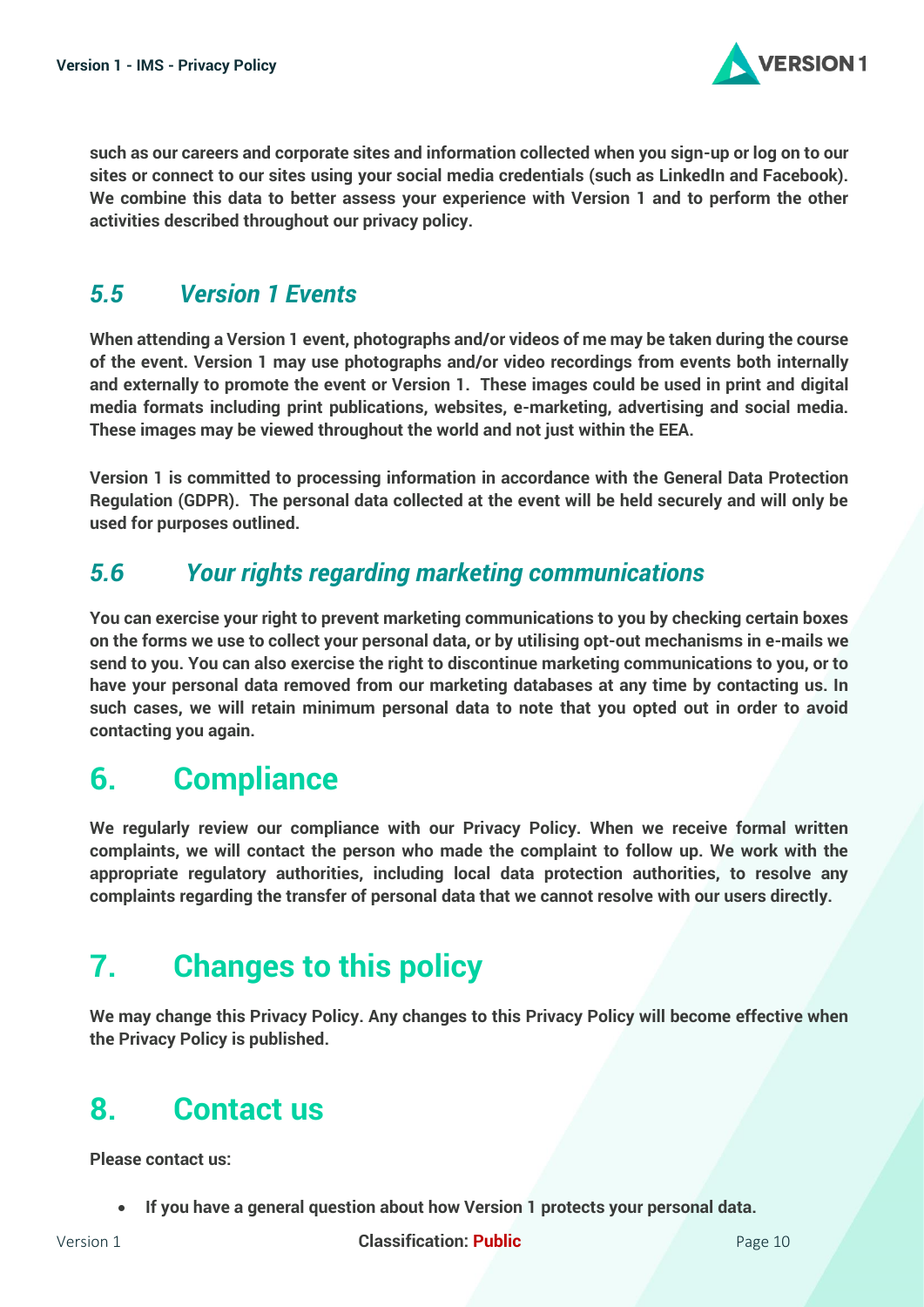

- **If you wish to exercise your rights in relation to your personal data rights**
- **If you wish to make a complaint about Version 1's use of your data.**

I**f you have any questions about this Privacy Policy, please contact us as follows:**

**Phone Number: + 353 1 865 7800, + 44 203 135 6030**

**You can also contact our Data Protection Officer at [dpo@version1.com](mailto:dpo@version1.com) Additional contact details can be found on our website [www.version1.com](http://www.version1.com/)**

**You have the right to complain to the Data Protection Commission or another supervisory authority. You can contact the Office of the Data Protection Commissioner at: <https://www.dataprotection.ie/docs/Contact-us/b/11.html>**